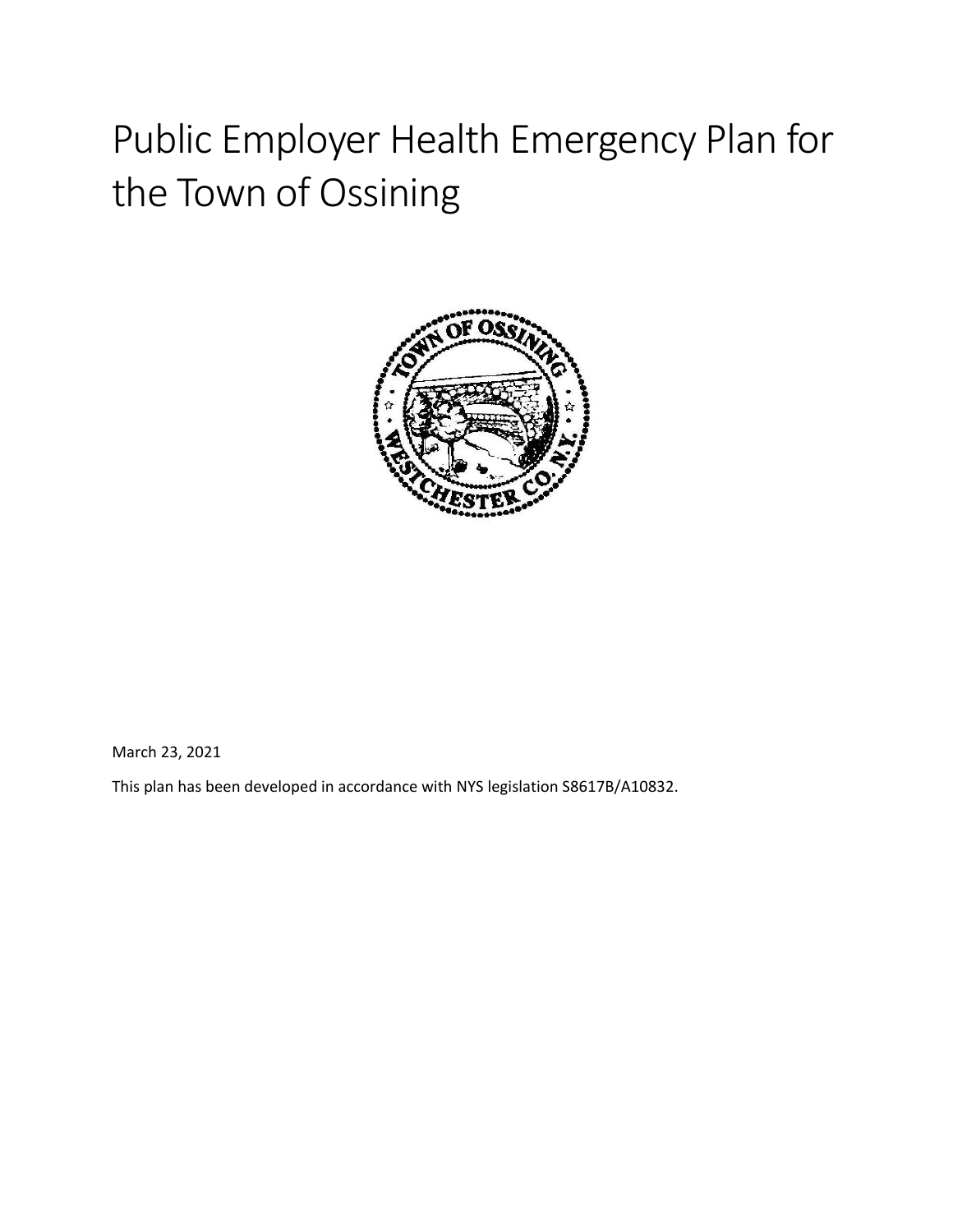# Table of Contents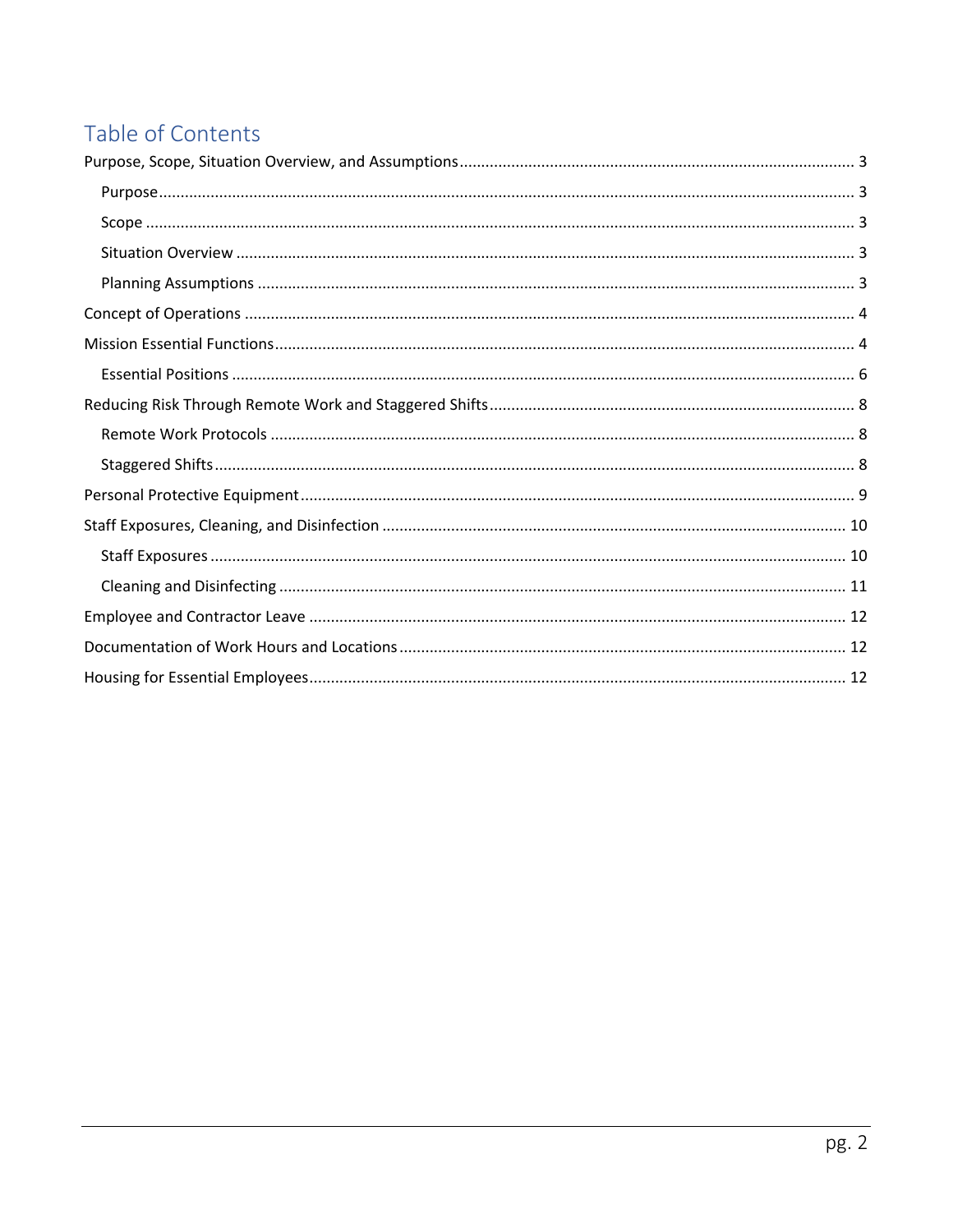## <span id="page-2-0"></span>Purpose, Scope, Situation Overview, and Assumptions

#### <span id="page-2-1"></span>Purpose

This plan has been developed in accordance with the amended New York State Labor Law section 27-c and New York State Education Law paragraphs k and l of subdivision 2 of section 2801-a (as amended by section 1 of part B of chapter 56 of the laws of 2016), as applicable. These laws were amended by the passing of legislation S8617B/A10832 signed by the Governor of New York State on September 7, 2020, requires public employers to adopt a plan for operations in the event of a declared public health emergency involving a communicable disease. The plan includes the identification of essential positions, facilitation of remote work for non-essential positions, provision of personal protective equipment, and protocols for supporting contact tracing.

#### <span id="page-2-2"></span>Scope

This plan was developed exclusively for and is applicable to the Town of Ossining. This plan is pertinent to a declared public health emergency in the State of New York which may impact our operations; and it is in the interest of the safety of our employees and contractors, and the continuity of our operations that we have promulgated this plan.

#### <span id="page-2-3"></span>Situation Overview

On March 11, 2020 the World Health Organization declared a pandemic for the novel coronavirus which causes the COVID-19 severe acute respiratory syndrome. This plan has been developed in accordance with amended laws to support continued resilience for a continuation of the spread of this disease or for other as yet unknown infectious diseases which may emerge and cause a declaration of a public health emergency.

The health and safety of our employees and contractors is crucial to maintaining our mission essential operations. We encourage all employees and contractors to use [CDC Guidance for Keeping Workplaces, Schools,](https://www.cdc.gov/coronavirus/2019-ncov/downloads/workplace-school-and-home-guidance.pdf)  [Homes, and Commercial Establishments Safe.](https://www.cdc.gov/coronavirus/2019-ncov/downloads/workplace-school-and-home-guidance.pdf) The fundamentals of reducing the spread of infection include:

- Using hand sanitizer and washing hands with soap and water frequently, including:
	- o After using the restroom
	- o After returning from a public outing
	- o After touching/disposing of garbage
	- o After using public computers, touching public tables, and countertops, etc.
- Practice social distancing when possible
- If you are feeling ill or have a fever, notify your supervisor immediately and go home
- If you start to experience coughing or sneezing, step away from people and food, cough or sneeze into the crook of your arm or a tissue, the latter of which should be disposed of immediately
- Clean and disinfect workstations at the beginning, middle, and end of each shift
- Other guidance which may be published by the CDC, the State Department of Health, or County health officials.

#### <span id="page-2-4"></span>Planning Assumptions

This plan was developed based on information, best practices, and guidance available as of the date of publication. The plan was developed to largely reflect the circumstances of the current Coronavirus pandemic but may also be applicable to other infectious disease outbreaks.

The following assumptions have been made in the development of this plan: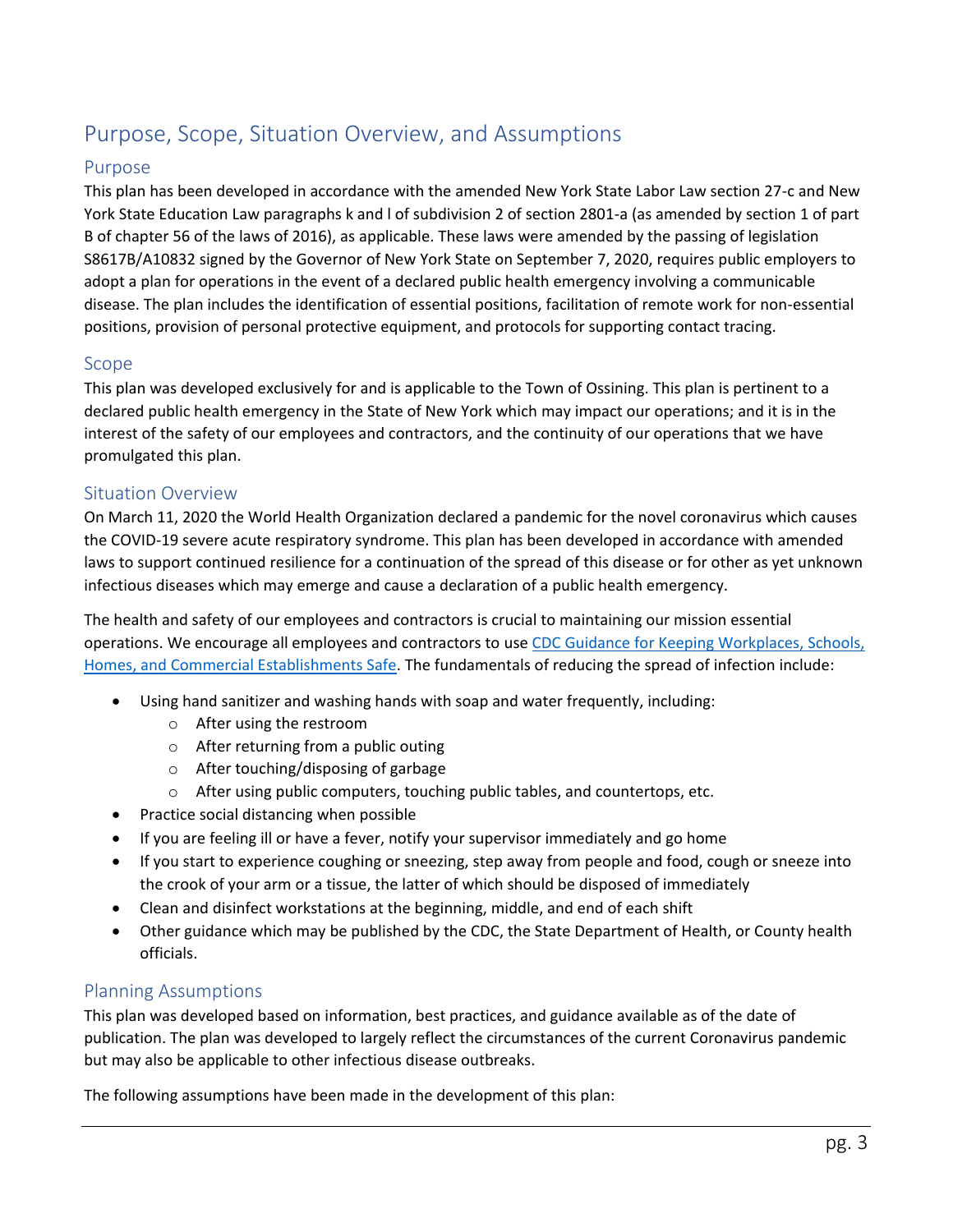- The health and safety of our employees and contractors, and their families, is of utmost importance
- The circumstances of a public health emergency may directly impact our own operations.
- Impacts of a public health emergency will take time for us to respond to, with appropriate safety measures put into place and adjustments made to operations to maximize safety
- The public and our constituency expects us to maintain a level of mission essential operations
- Resource support from other jurisdictions may be limited based upon the level of impact the public health emergency has upon them
- Supply chains, particularly those for personal protective equipment (PPE) and cleaning supplies, may be heavily impacted, resulting in considerable delays in procurement
- The operations of other entities, including the private sector (vendors, contractors, etc.), non-profit organizations, and other governmental agencies and services may also be impacted due to the public health emergency, causing delays or other disruptions in their services
- Emergency measures and operational changes may need to be adjusted based upon the specific circumstances and impacts of the public health emergency, as well as guidance and direction from public health officials and the governor
- Per S8617B/A10832, 'essential employee' is currently defined as a public employee or contractor that is required to be physically present at a work site to perform their job
- Per S8617B/A10832, 'non-essential employee' is currently defined as a public employee or contractor that is not required to be physically present at a work site to perform their job

## <span id="page-3-0"></span>Concept of Operations

The Town Supervisor of the Town of Ossining, their designee, or their successor holds the authority to execute and direct the implementation of this plan. Implementation, monitoring of operations, and adjustments to plan implementation may be supported by additional personnel, at the discretion of the Town Supervisor.

Upon the determination of implementing this plan, all employees and contractors of the Town of Ossining shall be notified by email, with details provided as possible and necessary, with additional information and updates provided on a regular basis. The Ossining Police Department, Ossining Volunteer Ambulance Corp., Ossining Volunteer Fire Department, Ossining Food Pantry, Ossining School District, Village of Ossining, Village of Briarcliff, and Briarcliff School District will be notified of pertinent operational changes by way of email correspondence. Other interested parties, such as vendors, will be notified by phone and/or email as necessary. The Town Supervisor will maintain communications with the public and constituents as needed throughout the implementation of this plan.

The Town Supervisor of the Town of Ossining, their designee, or their successor will maintain awareness of information, direction, and guidance from public health officials and the Governor's office, directing the implementation of changes as necessary.

Upon resolution of the public health emergency, the Town Supervisor of the Town of Ossining, their designee, or their successor will direct the resumption of normal operations or operations with modifications as necessary.

## <span id="page-3-1"></span>Mission Essential Functions

When confronting events that disrupt normal operations, the Town of Ossining is committed to ensuring that essential functions will be continued even under the most challenging circumstances.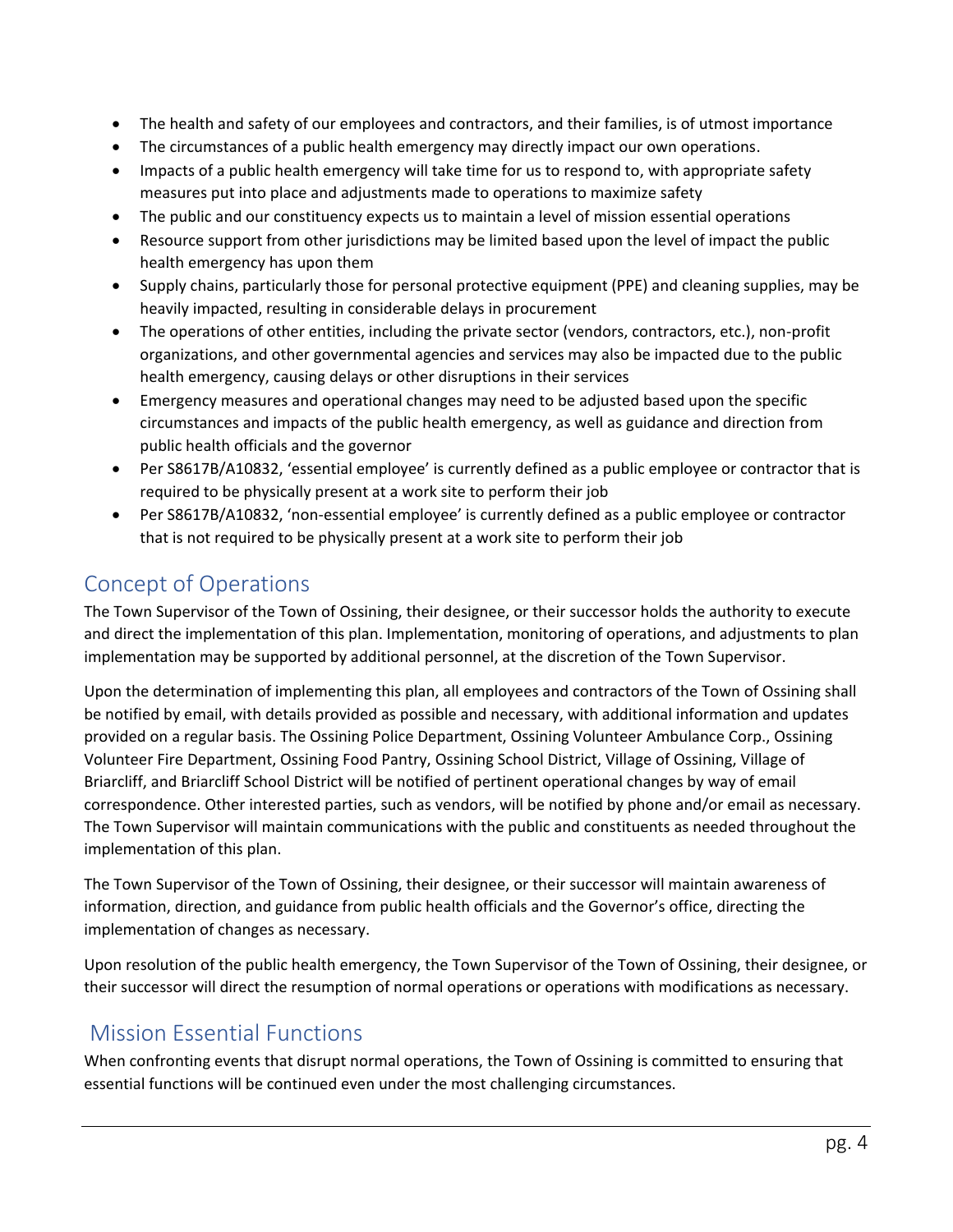Essential functions are those functions that enable an organization to:

- 1. Maintain the safety of employees, contractors, and our constituency
- 2. Provide vital services
- 3. Provide services required by law
- 4. Sustain quality operations
- 5. Uphold the core values of the Town of Ossining

The Town of Ossining has identified as critical only those priority functions that are required or are necessary to provide vital services. During activation of this plan, all other activities may be suspended to enable the organization to concentrate on providing the critical functions and building the internal capabilities necessary to increase and eventually restore operations. Appropriate communications with employees, contractors, our constituents, and other stakeholders will be an ongoing priority.

Essential functions are prioritized according to:

- The time criticality of each essential function
- Interdependency of a one function to others
- The recovery sequence of essential functions and their vital processes

Priority 1 identifies the most essential of functions, with priority 4 identifying functions that are essential, but least among them.

| <b>Essential Function</b> | <b>Description</b>                                                       | <b>Priority</b> |
|---------------------------|--------------------------------------------------------------------------|-----------------|
| <b>Emergency Services</b> | Provides law enforcement capability, medical support, and fire           | 1               |
|                           | suppression services to residents and property. (These services are      |                 |
|                           | provided through an intermunicipal agreement with the Village of         |                 |
|                           | Ossining, Village of Briarcliff, and the Mid-Hudson Ambulance District.) |                 |
| Information               | Provides all hardware and software for the town. Maintains the town's    | $\mathcal{P}$   |
| Technology                | network and phone system. (These services are provided through an        |                 |
|                           | intermunicipal agreement with the Village of Ossining.)                  |                 |
| Infrastructure            | Maintains town infrastructure, namely roads and access points, to        | 3               |
| Maintenance               | allow for emergency services personnel and incoming assistance           |                 |
|                           | service vehicles.                                                        |                 |
|                           |                                                                          |                 |
|                           | Coordinates with internal municipal departments and external             |                 |
|                           | municipal departments to maintain water, sewer, and other public         |                 |
|                           | works services. (Water distribution infrastructure is provided through   |                 |
|                           | an intermunicipal agreement with the Village of Ossining.)               |                 |
| Management and            | Provides information to members of the public regarding the status of    | 4               |
| Communications            | above priorities, in addition to updates in progress, relevant           |                 |
|                           | expansion/limitation of services. Oversees reports from responding       |                 |
|                           | departments and offline departments to maintain essential services       |                 |
|                           | and assess supplemental response strategy.                               |                 |
| Health and Welfare of     | Maintains operations of town services and properties and to ensure       | 5               |
| Community                 | safety standards as they relate to senior assistance, senior nutrition,  |                 |
|                           | public lands, and cemetery land.                                         |                 |

The mission essential functions for the Town of Ossining have been identified as: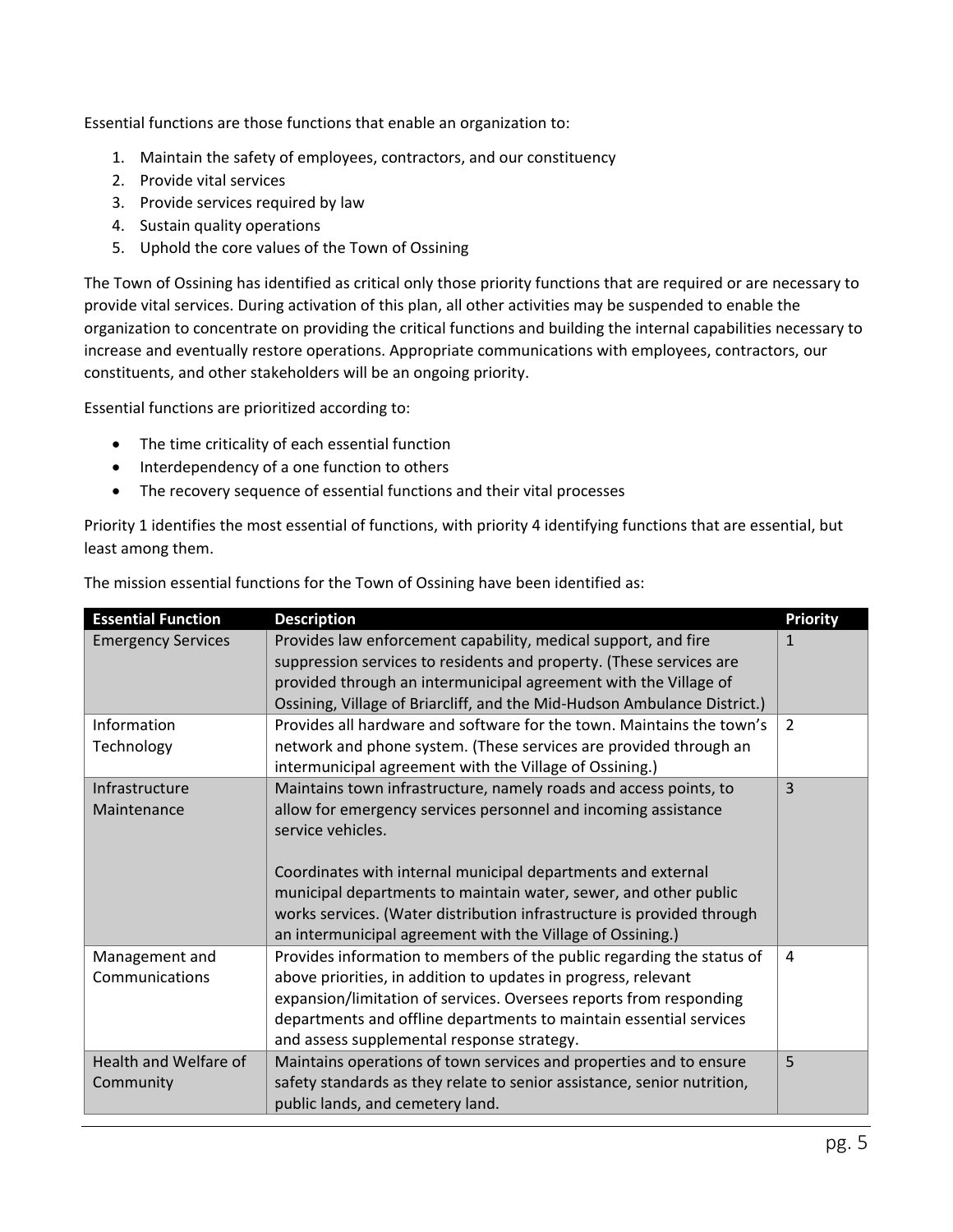| Provide services | Maintains operations as required by state, federal, or local law,     | b |
|------------------|-----------------------------------------------------------------------|---|
| required by law  | including but not limited to the administration of the justice court, |   |
|                  | issuance of death certificates, issuance of birth certificates, tax   |   |
|                  | collection, and issuance of permits/licenses.                         |   |

#### <span id="page-5-0"></span>Essential Positions

Each essential function identified above requires certain positions on-site to effectively operate. The table below identifies the positions or titles that are essential to be staffed on-site for the continued operation of each essential function. Note that while some functions and associated personnel may be essential, some of these can be conducted remotely and do not need to be identified in this section.

| <b>Essential</b><br><b>Function</b>                                                                                                                                                                                         | <b>Essential Positions/Titles</b>                                                                                                                                                                                                         | <b>Justification for Each</b>                                                                                                                                                                                                                                                                                                                                                                                                                                                                                                                                                                                                   |
|-----------------------------------------------------------------------------------------------------------------------------------------------------------------------------------------------------------------------------|-------------------------------------------------------------------------------------------------------------------------------------------------------------------------------------------------------------------------------------------|---------------------------------------------------------------------------------------------------------------------------------------------------------------------------------------------------------------------------------------------------------------------------------------------------------------------------------------------------------------------------------------------------------------------------------------------------------------------------------------------------------------------------------------------------------------------------------------------------------------------------------|
| Emergency<br><b>Services</b><br>(These services<br>are provided<br>through an<br>intermunicipal<br>agreement with<br>the Village of<br>Ossining, Village<br>of Briarcliff, and<br>the Mid-Hudson<br>Ambulance<br>District.) | <b>Ossining Police Chief</b><br>$\bullet$<br><b>Ossining Volunteer Fire</b><br>$\bullet$<br>Department Chief<br><b>Ossining Volunteer</b><br>$\bullet$<br>Ambulance Corp. Chief<br>Staff/Officers/Volunteers<br>$\bullet$<br>of the above | Coordination of emergency service with the necessary<br>equipment and communication to avoid undue or further<br>harm/damage in an emergency situation as it relates to<br>law enforcement and hazard warnings.<br>Coordination of emergency service with the necessary<br>equipment and communication to avoid undue or further<br>harm/damage in an emergency situation as it relates to<br>fire risk and fire suppression.<br>Coordination of emergency service with the necessary<br>equipment and communication to avoid undue or further<br>harm/damage in an emergency situation as it relates to<br>medical situations. |
|                                                                                                                                                                                                                             |                                                                                                                                                                                                                                           | Emergency Services staff members carry out the<br>instructions of the relevant chief and other commanding<br>officers as necessary.                                                                                                                                                                                                                                                                                                                                                                                                                                                                                             |
| Information<br>Technology<br>(These services<br>are provided<br>through an<br>intermunicipal<br>agreement with<br>the Village of<br>Ossining)                                                                               | <b>Communication Services</b><br>$\bullet$<br>Coordinator<br><b>Technical Support</b><br>$\bullet$<br>Specialist                                                                                                                          | The IT manager establishes all priorities for IT tasks and<br>organizes staff.<br>IT staff provides support in setting up and maintaining<br>hardware and software, network management, and<br>internal help desk support.                                                                                                                                                                                                                                                                                                                                                                                                      |
| Infrastructure<br>Maintenance                                                                                                                                                                                               | <b>Town Highway</b><br>$\bullet$<br>Superintendent<br>Town Highway Foreman<br>$\bullet$<br>and staff                                                                                                                                      | The Highway Superintendent oversees the maintenance of<br>road, sewer, and stormwater infrastructure and<br>coordinates directly with emergency services personnel to<br>clear access routes.                                                                                                                                                                                                                                                                                                                                                                                                                                   |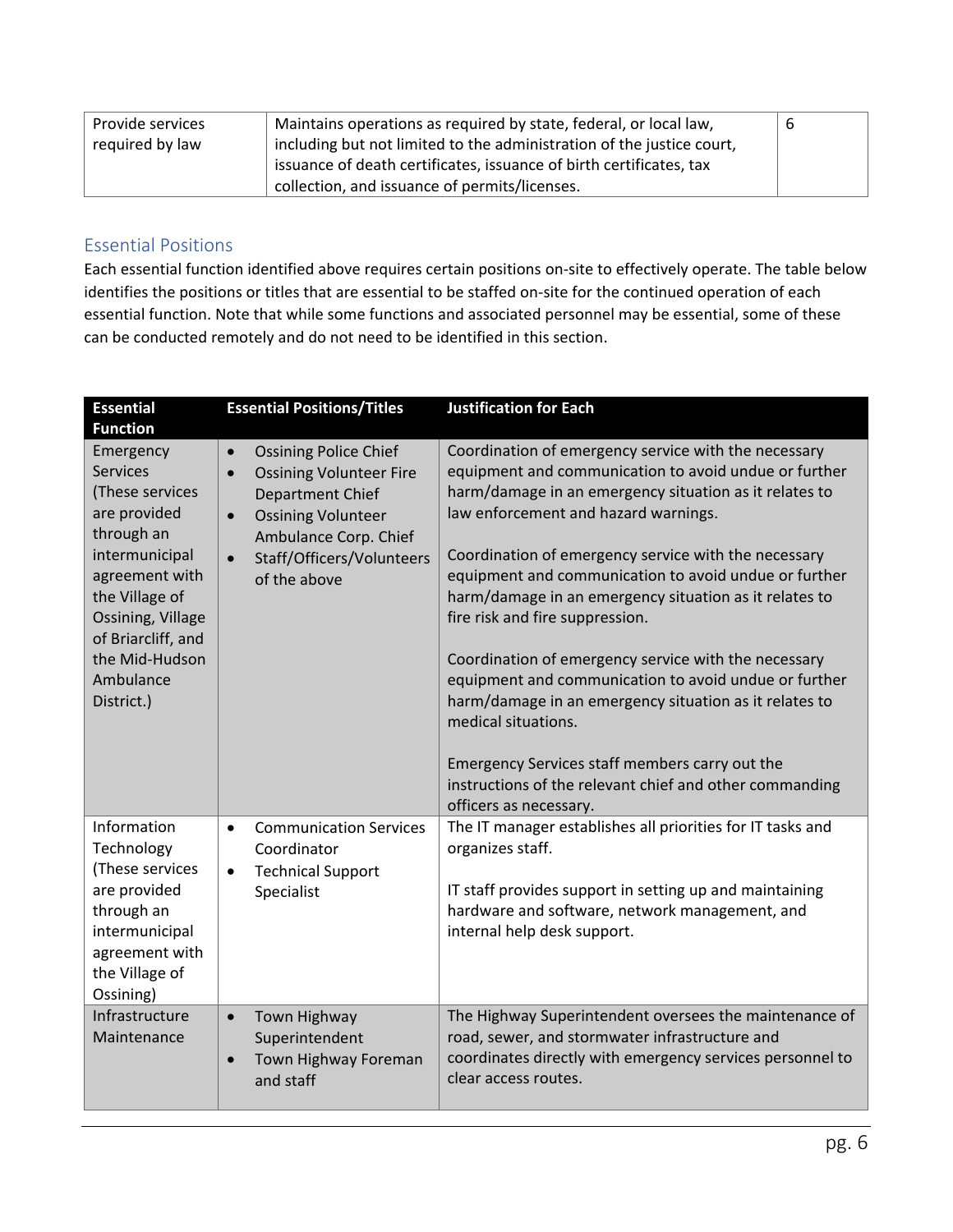|                   | Town Parks Department<br>$\bullet$<br>(additional support)<br>Village of Ossining<br>$\bullet$<br>Superintendent of Water<br>Village of Ossining<br>$\bullet$<br>Engineer | Town Highway Foreman and staff members carry out the<br>instructions of the Highway Superintendent as necessary.<br>Town Parks Department staff members provide additional<br>support staff as necessary.<br>The Village of Ossining Superintendent of Water (through<br>an intermunicipal agreement) oversees the maintenance<br>of infrastructure as it relates to drinking water and water<br>for fire suppression.<br>The Village of Ossining Engineer oversees the maintenance<br>of infrastructure and public works in conjunction with the<br>Superintendent of Water and in response to request from<br>Highway Superintendent. |
|-------------------|---------------------------------------------------------------------------------------------------------------------------------------------------------------------------|-----------------------------------------------------------------------------------------------------------------------------------------------------------------------------------------------------------------------------------------------------------------------------------------------------------------------------------------------------------------------------------------------------------------------------------------------------------------------------------------------------------------------------------------------------------------------------------------------------------------------------------------|
| Communications    | <b>Town Supervisor</b><br>$\bullet$<br>Town Supervisor office<br>$\bullet$<br>staff                                                                                       | The Town Supervisor receives incoming reports from<br>departments responding to the immediate crisis. Manages<br>resources where appropriate and requesting<br>assistance/resources from chain of command on behalf of<br>the municipality.<br>Town Supervisor office staff assist in the management of<br>the response, including receiving and cataloging requests<br>for resources from departments, residents, external<br>service providers, and assistance efforts.                                                                                                                                                               |
| <b>Health and</b> | Cemetery<br>$\bullet$                                                                                                                                                     | The Cemetery Superintendent maintains operation of the                                                                                                                                                                                                                                                                                                                                                                                                                                                                                                                                                                                  |
| Welfare of        | Superintendent                                                                                                                                                            | town-owned Cemeteries, including burials, site                                                                                                                                                                                                                                                                                                                                                                                                                                                                                                                                                                                          |
| Community         | Parks Foreman and Staff<br>$\bullet$<br><b>Senior Nutrition Site</b><br>$\bullet$<br>Manager                                                                              | maintenance, and communications with families and<br>funeral directors.                                                                                                                                                                                                                                                                                                                                                                                                                                                                                                                                                                 |
|                   | <b>Senior Nutrition</b><br>Chauffeur/Bus Driver<br><b>Senior Nutrition Food</b><br>$\bullet$<br><b>Service Staff</b>                                                      | The Parks Foreman and staff maintain operation of the<br>town-owned parks and public spaces, including site<br>maintenance and communications with park users and<br>Supervisor's Office.                                                                                                                                                                                                                                                                                                                                                                                                                                               |
|                   |                                                                                                                                                                           | The Senior Nutrition Site Manager provides food<br>distribution, manages supplies, oversees health and safety<br>standards for food preparation and distribution, and<br>provides social services to seniors registered with the<br>program, including homebound and disabled seniors.                                                                                                                                                                                                                                                                                                                                                  |
|                   |                                                                                                                                                                           | The Senior Nutrition Chauffer/Bus Driver delivers food<br>and/or supplies upon the direction of the Senior Nutrition<br>Site Manager.                                                                                                                                                                                                                                                                                                                                                                                                                                                                                                   |
|                   |                                                                                                                                                                           | The Senior Nutrition Food Service Staff prepare, store, and<br>maintain food under the direction of the Senior Nutrition<br>Site Manager.                                                                                                                                                                                                                                                                                                                                                                                                                                                                                               |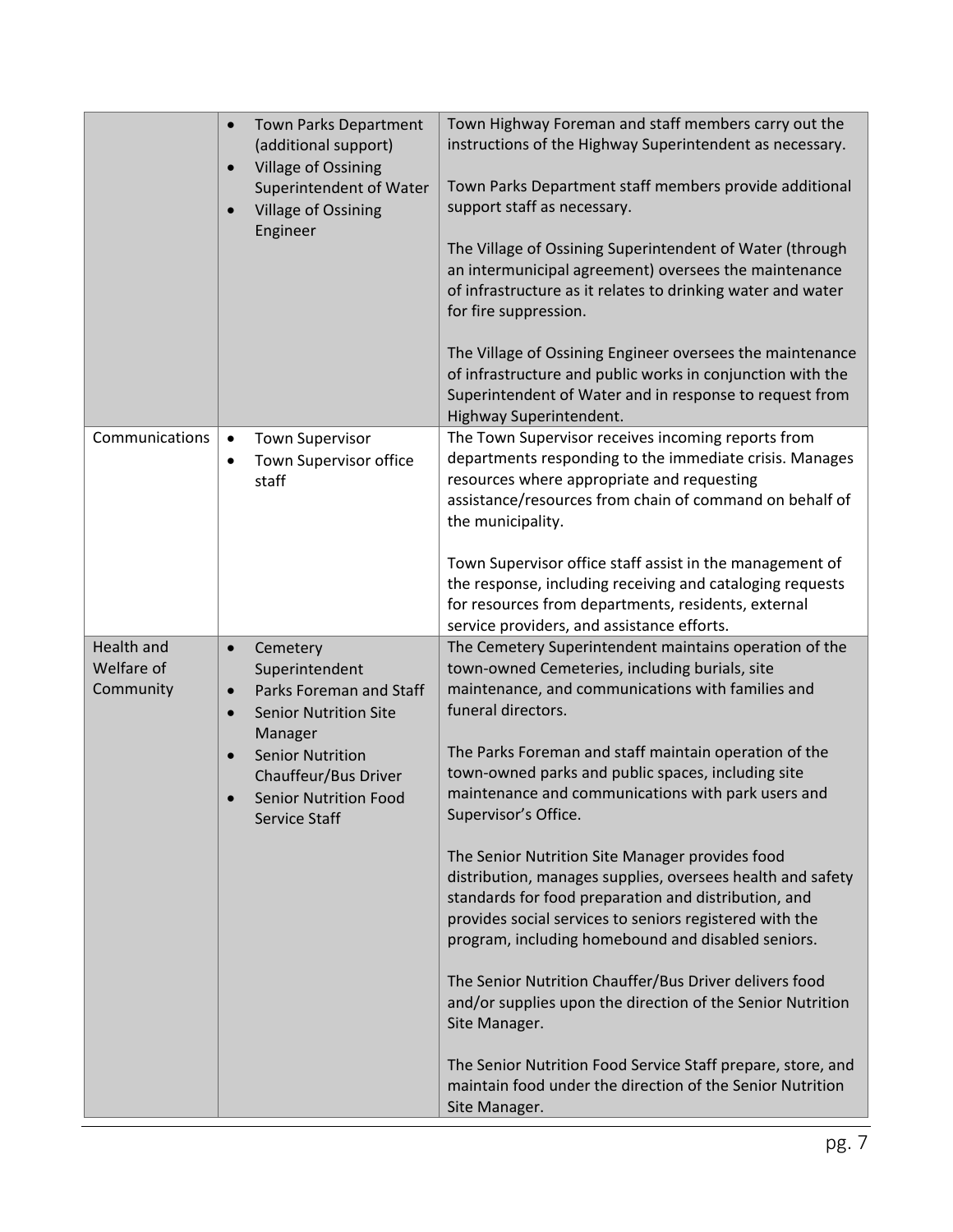| <b>Services</b><br>required by law | <b>Town Clerk</b><br>$\bullet$<br>Town Clerk's Office Staff<br>Tax Receiver | The Town Clerk and staff continue operations as required<br>by law including maintenance and issuance of vital<br>statistics as required by law.                                |
|------------------------------------|-----------------------------------------------------------------------------|---------------------------------------------------------------------------------------------------------------------------------------------------------------------------------|
|                                    | Tax Receiver's Office<br><b>Staff</b><br>Justice Court<br>$\bullet$         | The Tax Receiver and staff continue tax collection and<br>other related processes in accordance with due dates as<br>required by law.                                           |
|                                    |                                                                             | The Justice Court and staff continue summary proceedings,<br>applicable criminal cases, vehicle and traffic<br>misdemeanors, violations, and infractions as required by<br>law. |

## <span id="page-7-0"></span>Reducing Risk Through Remote Work and Staggered Shifts

Through assigning certain staff to work remotely and by staggering work shifts, we can decrease crowding and density at work sites and on public transportation

## <span id="page-7-1"></span>Remote Work Protocols

Non-essential employees and contractors able to accomplish their functions remotely will be enabled to do so at the greatest extent possible. Working remotely requires:

- 1. Identification of staff who will work remotely
- 2. Approval and assignment of remote work
- 3. Equipping staff for remote work, which may include:
	- a. Internet capable laptop
	- b. Necessary peripherals
	- c. Access to VPN and/or secure network drives
	- d. Access to software and databases necessary to perform their duties
	- e. A solution for telephone communications
		- i. Note that phone lines may need to be forwarded to off-site staff

Department heads shall report to the Town Supervisor with requests, needs, and regular reports. This correspondence can be facilitated through the use of onsite communication (when safe), emails, phone calls, texts, and/or monthly department head meetings. Department heads shall coordinate separately with their staff to maintain services, including managing incoming correspondence from residents or relevant external services.

### <span id="page-7-2"></span>Staggered Shifts

Implementing staggered shifts may be possible for personnel performing duties which are necessary to be performed on-site but perhaps less sensitive to being accomplished only within core business hours. As possible, management will identify opportunities for staff to work outside core business hours as a strategy of limiting exposure. Regardless of changes in start and end times of shifts, the Town of Ossining will ensure that employees are provided with their typical or contracted minimum work hours per week. Staggering shifts requires:

- 1. Identification of positions for which work hours will be staggered
- 2. Approval and assignment of changed work hours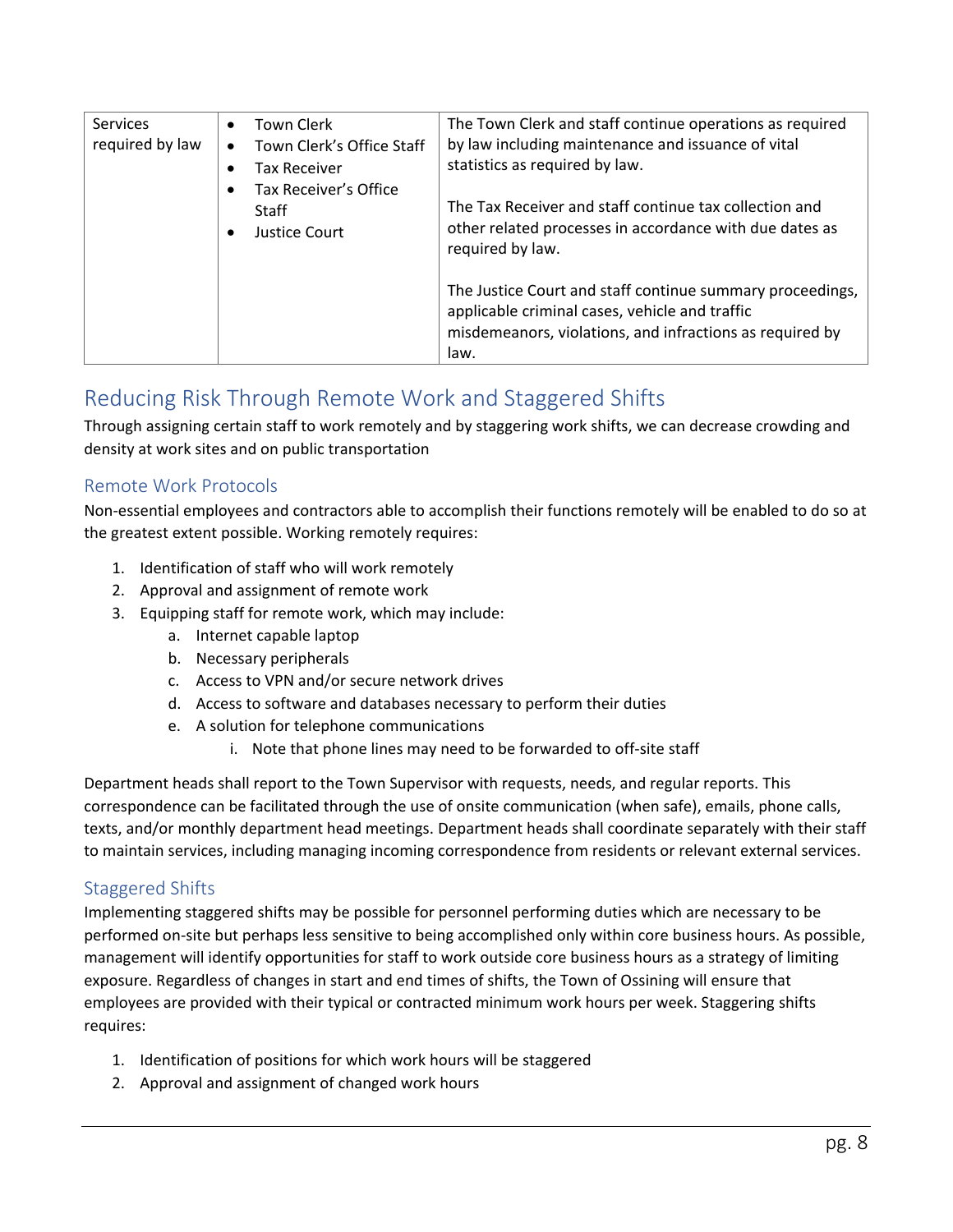For those employees appearing onsite: appropriate equipment will be provided and safety checks to protect the health/safety of others onsite. Building access may be limited or a record of onsite attendance may be maintained. Sites will be appropriately maintained and secured during hours when no in-person presence can be maintained. This will be done through the combined use of technology and infrastructure, including but not limited to security systems, cameras, automatic locks, and antivirus protections.

For those employees working remotely: appropriate equipment will be provided if not privately available, including equipment to access secure network and interfaces. This may include webcams, cell phones, and home office supplies.

## <span id="page-8-0"></span>Personal Protective Equipment

The use of personal protective equipment (PPE) to reduce the spread of infectious disease is important to supporting the health and safety of our employees and contractors. PPE which may be needed can include:

- Masks
- Face shields
- Gloves
- Disposable gowns and aprons

Note that while cleaning supplies are not PPE, there is a related need for cleaning supplies used to sanitize surfaces, as well as hand soap and hand sanitizer. The Coronavirus pandemic demonstrated that supply chains were not able to keep up with increased demand for these products early in the pandemic. As such, we are including these supplies in this section as they are pertinent to protecting the health and safety of our employees and contractors.

Protocols for providing PPE include the following:

- 1. Identification of need for PPE based upon job duties and work location
- 2. Procurement of PPE
	- a. As specified in the amended law, public employers must be able to provide at least two pieces of each required type of PPE to each essential employee and contractor during any given work shift for at least six months
	- b. Public employers must be able to mitigate supply chain disruptions to meet this requirement
- 3. Storage of, access to, and monitoring of PPE stock
	- a. PPE must be stored in a manner which will prevent degradation
	- b. Employees and contractors must have immediate access to PPE in the event of an emergency
	- c. The supply of PPE must be monitored to ensure integrity and to track usage rates

PPE shall ordered on behalf of all departments and will be stored at 16 Croton Avenue or other centralized locations. Departments may also coordinate for purchase of their own supplies, within reason, however department heads are encouraged to coordinate with the Supervisor's Office to determine whether requested supplies have been stockpiled. PPE shall be stored an unused, easily accessible space in a town facility, for example the McKinley Room or 3<sup>rd</sup> Floor Conference Room. Ordering, distribution, and vendor maintenance shall be coordinated through the Supervisor's Office or other applicable departments.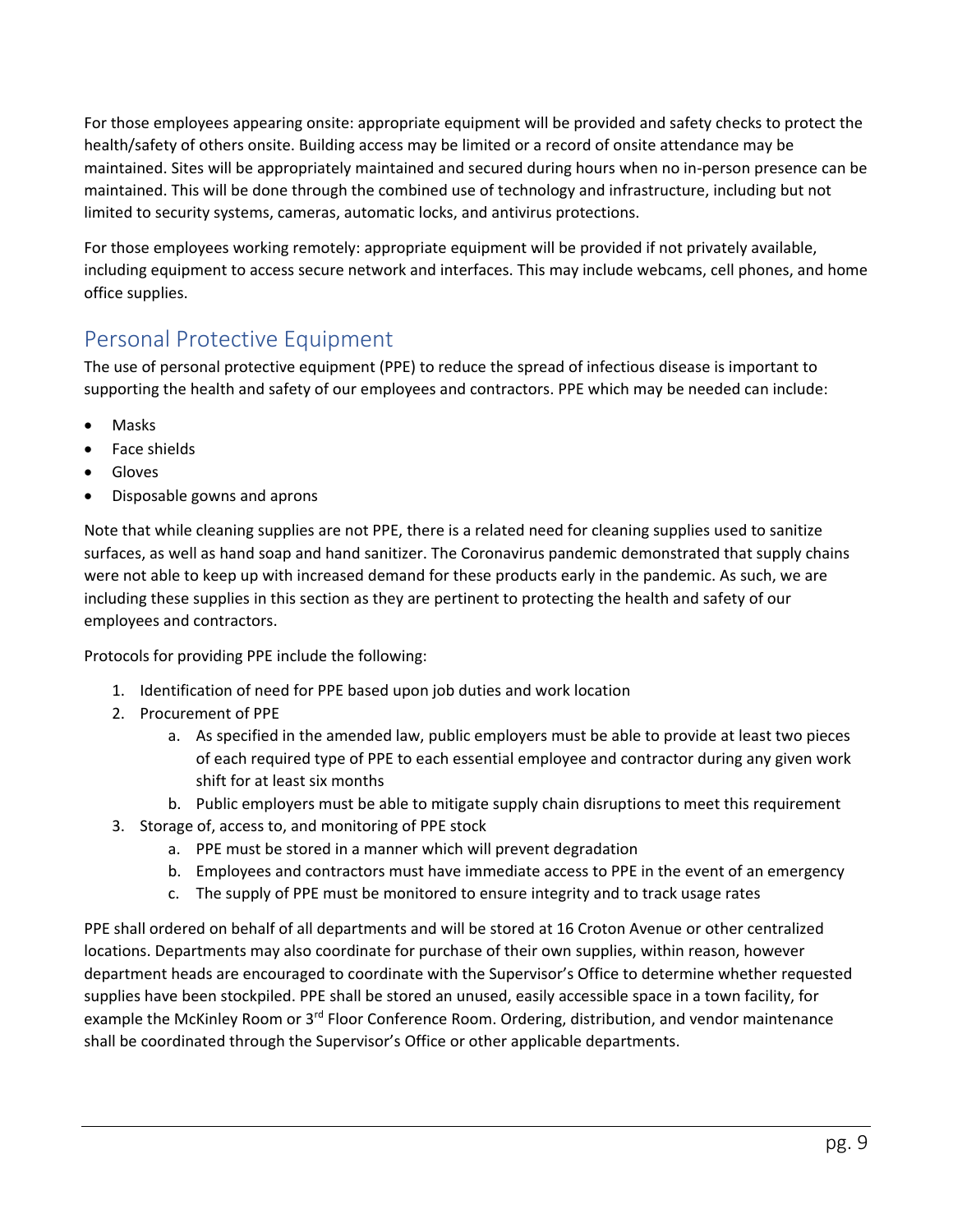# <span id="page-9-0"></span>Staff Exposures, Cleaning, and Disinfection

### <span id="page-9-1"></span>Staff Exposures

Staff exposures are organized under several categories based upon the type of exposure and presence of symptoms. Following CDC guidelines, we have established the following protocols:

- A. If employees or contractors are exposed to a known case of communicable disease that is the subject of the public health emergency:
	- 1. Potentially exposed employees or contractors who do not have symptoms should remain at home or in a comparable setting and practice social distancing for the applicable period recommended pursuant to current CDC/public health guidance for the communicable disease in question.
		- a. As possible, these employees will be permitted to work remotely during this period of time if they are not ill.
		- b. Employees must inform the Town Supervisor who is responsible for ensuring these protocols are followed, or their designee
		- c. See the section titled Documentation of Work Hours and Locations for additional information on contact tracing
	- 2. Provided that applicable CDC guidelines authorize doing so, provide that critical essential employees may be permitted to continue onsite work following potential exposure, provided they remain symptom-free and additional precautions are taken to protect them, other employees and contractors, and our constituency/public.
		- a. Additional precautions will include the requirement of the subject employee or contractor, as well as others working in their proximity, to wear appropriate PPE at all times to limit the potential of transmission.
		- b. In-person interactions with the subject employee or contractor will be limited as much as possible.
		- c. Work areas in which the subject employee or contractor are present will be disinfected according to current CDC/public health protocol at least every hour, as practical. See the section on Cleaning and Disinfection for additional information on that subject.
		- d. If at any time they exhibit symptoms, refer to item B below.
		- e. The Town Supervisor or their designee, in consultation with department heads, is the decision-maker in these circumstances and is responsible for ensuring these protocols are followed
- B. If an employee or contractor exhibits symptoms of the communicable disease that is the subject of the public health emergency:
	- 1. Employees and contractors who exhibit symptoms in the workplace should be immediately separated from other employees, customers, and visitors. They should immediately be sent home with a recommendation to contact their physician.
	- 2. Employees and contractors who exhibit symptoms outside of work should notify their supervisor and stay home, with a recommendation to contact their physician.
	- 3. Employees should not return to work until they have met the criteria to discontinue home isolation per CDC/public health guidance and have consulted with a healthcare provider.
	- 4. The Town of Ossining will not require sick employees to provide a negative test result for the disease in question or healthcare provider's note to validate their illness, qualify for sick leave, or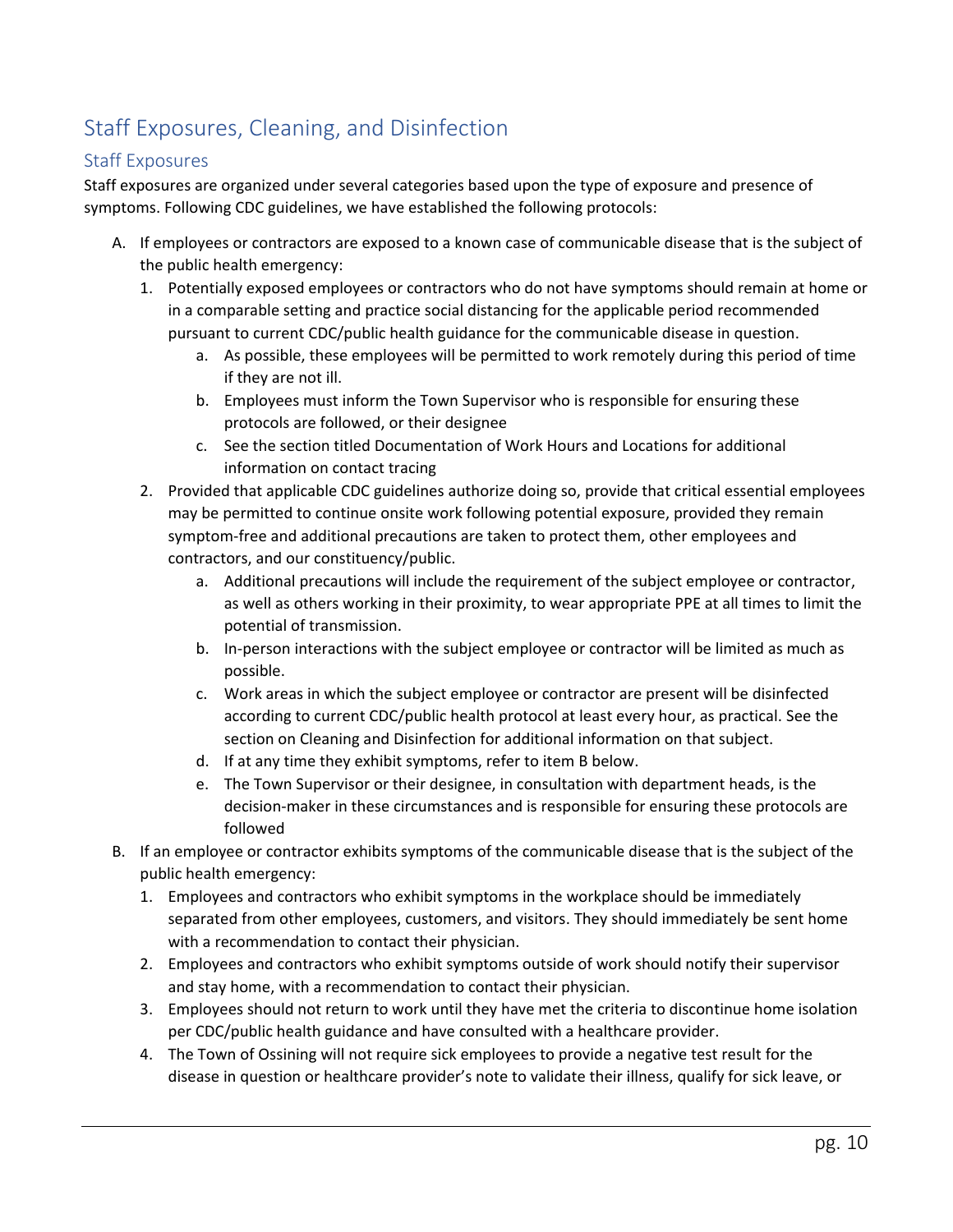return to work; unless there is a recommendation from the CDC, state, or local public health officials to do so.

- 5. CDC criteria for COVID-19 provides that persons exhibiting symptoms may return to work if at least 24 hours have passed since the last instance of fever without the use of fever-reducing medications. If the disease in question is other than COVID-19, CDC and other public guidance shall be referenced.
- 6. The Town Supervisor or their designee must be informed in these circumstances and is responsible for ensuring these protocols are followed
- C. If an employee or contractor has tested positive for the communicable disease that is the subject of the public health emergency:
	- 1. Apply the steps identified in item B, above, as applicable.
	- 2. Areas occupied for prolonged periods of time by the subject employee or contractor will be closed off.
		- a. CDC guidance for COVID-19 indicates that a period of 24 hours is ideally given before cleaning, disinfecting, and reoccupation of those spaces will take place. If this time period is not possible, a period of as long as possible will be given. CDC/public health guidance for the disease in question will be followed.
		- b. Any common areas entered, surfaces touched, or equipment used shall be cleaned and disinfected immediately.
		- c. See the section on Cleaning and Disinfection for additional information on that subject.
	- 3. Identification of potential employee and contractor exposures will be conducted
		- a. If an employee or contractor is confirmed to have the disease in question, the Town Supervisor or their designee should inform all contacts of their possible exposure. Confidentiality shall be maintained as required by the Americans with Disabilities Act (ADA).
		- b. Apply the steps identified in item A, above, as applicable, for all potentially exposed personnel.
	- 4. The Town Supervisor and their designee must be informed in these circumstances and is responsible for ensuring these protocols are followed.

The Town of Ossining recognizes there may be nuances or complexities associated with potential exposures, close contacts, symptomatic persons, and those testing positive. We will follow CDC/public health recommendations and requirements and coordinate with our local public health office for additional guidance and support as needed.

### <span id="page-10-0"></span>Cleaning and Disinfecting

CDC/public health guidelines will be followed for cleaning and disinfection of surfaces/areas. Present guidance for routine cleaning during a public health emergency includes:

- 1. As possible, employees and contractors will clean their own workspaces in the beginning, middle, and end of their shifts, at a minimum.
	- a. High traffic/high touch areas and areas which are accessible to the public/constituents will be disinfected at least hourly.
	- b. Each building has an assigned cleaner, under direct employment or contract and as such are responsible for cleaning offices, common areas. In buildings owned by the Village of Ossining, building maintenance staff is responsible for cleaning and disinfecting office spaces. In buildings